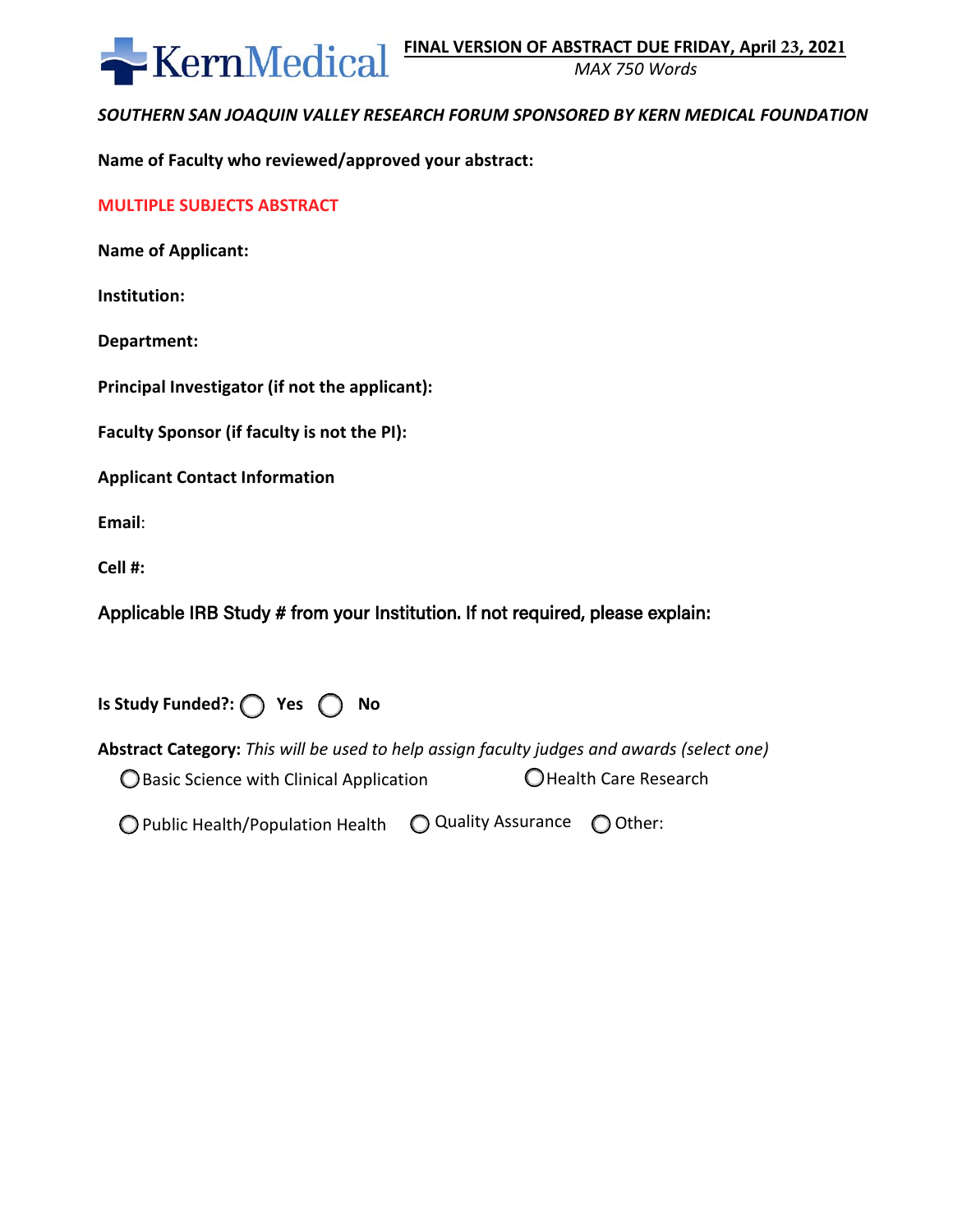### **ABSTRACT TITLE:**

### **AUTHORS Full Names and Titles:**

#### **INTRODUCTION**

\* (Short summary – one or two sentences identifying why this research was done, e.g. "this disease/injury is rarely mentioned in the medical literature; however, over 300 cases of the disease/injury have occurred at Kern Medical since 2000".)

#### PURPOSE

\* (This section is for your actual research question(s).)

#### **METHOD**

\* (Identify the process used in this research study (e.g., double blind, placebo controlled study; minimal risk de-identified records data study or questionnaire study)

#### RESULTS

\* (Present data analysis findings in this section, including data runs by whole cohort and gender too, if available)

**DISCUSSION** 

\* (Significance of findings, whether or not research question(s) was answered, etc.)

### **CONCLUSIONS**

\* (Recommendations for additional research on the topic, clinical use, etc.)